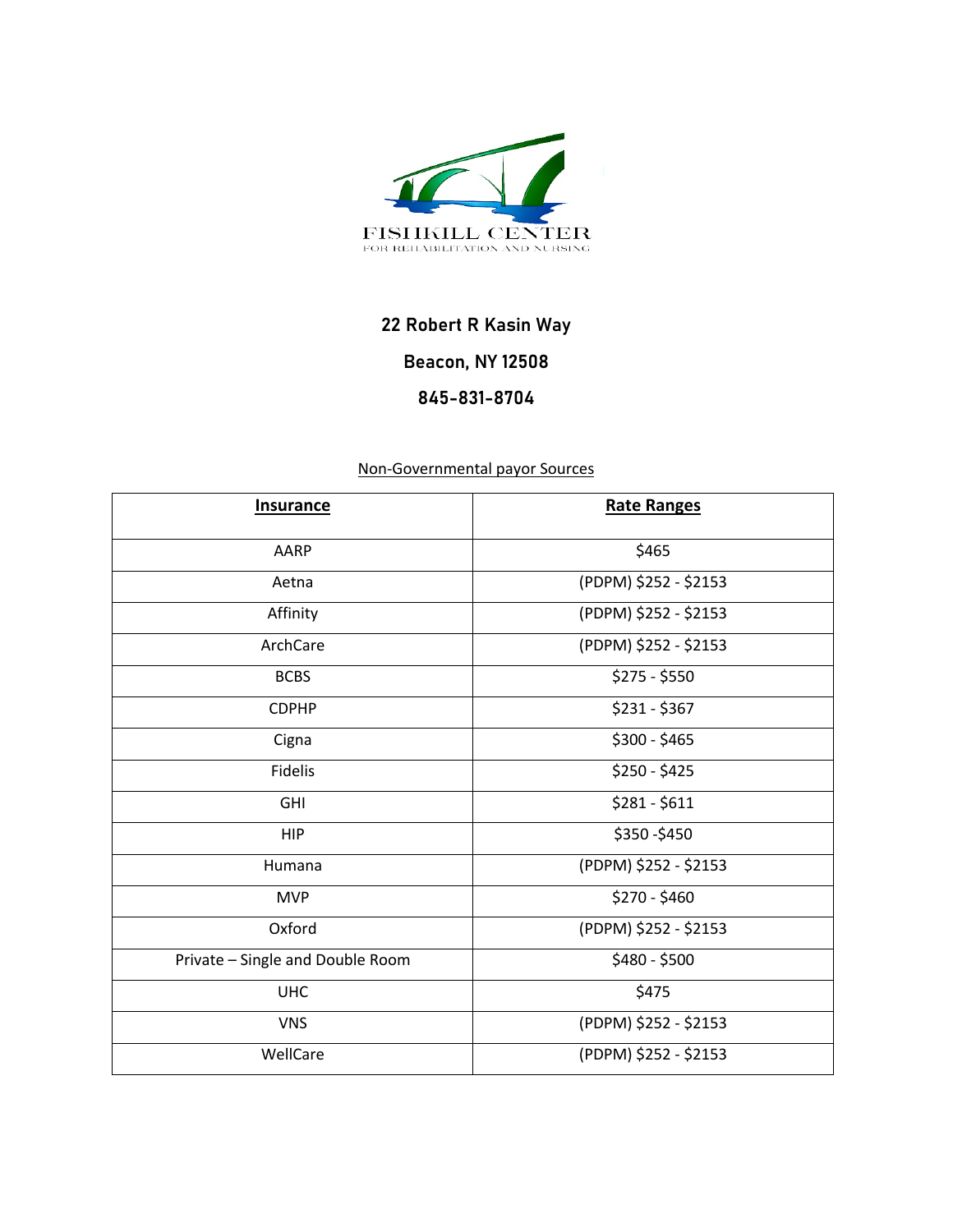

#### **Contracts Summary**

| <b>SERVICE</b>                                    | <b>COMPANY NAME</b>                             |
|---------------------------------------------------|-------------------------------------------------|
| <b>Phone Service</b>                              | Verizon/Protel                                  |
| Internet Provider                                 | Verizon/Optimum                                 |
| <b>TV Services</b>                                | Optimum                                         |
| Fire Sprinkler                                    | SRI Sprinkler                                   |
| Fire Alarm Company                                | <b>Empire Alarm</b>                             |
| Fire Extinguisher company                         | Gordon Fire extinguisher                        |
| <b>Wander Guard System</b>                        | <b>Empire Alarm</b>                             |
| Call Bell System                                  | Empire Alarm/ProTel                             |
| Exterminator                                      | Allstate Pest Management                        |
| <b>IT Support</b>                                 | <b>HOCS</b>                                     |
| Landscaping                                       | AJ Ruger                                        |
| <b>Snow Removal</b>                               | AJ Rugger                                       |
| <b>Electronic Medical Records (EMR)</b>           | Reliable                                        |
| Laboratory                                        | St. Luke's lab/United West Labs                 |
| X-Ray                                             | <b>Stat Portable</b>                            |
| Pharmacy                                          | <b>Specialty Rx</b>                             |
| <b>Pharmacy Consultant</b>                        | Long Term Solution                              |
| Medical Services (dental, physicians, wound care, | Dentserv, Integrated Wound Care, CHE, Medelite, |
| podiatry, psychology, specialists etc.)           |                                                 |
| <b>Staffing Agencies</b>                          | Floral Agency, Regional Care Network, Goodnews  |
| <b>Laundry Services</b>                           | Cleantex                                        |
| <b>Medical Waste</b>                              | Approved storage and waste                      |
| <b>Fiscal and Administrative Support</b>          | <b>IAIHH</b>                                    |
| Generator                                         | <b>Kinsley Power</b>                            |
| <b>Garbage Services</b>                           | <b>Royal Carting</b>                            |
| Ambulance                                         | Mobile Life                                     |
| Copy Machine Service                              | <b>Atlantic Tomorrows</b>                       |
| <b>Elevator Service</b>                           | Otis                                            |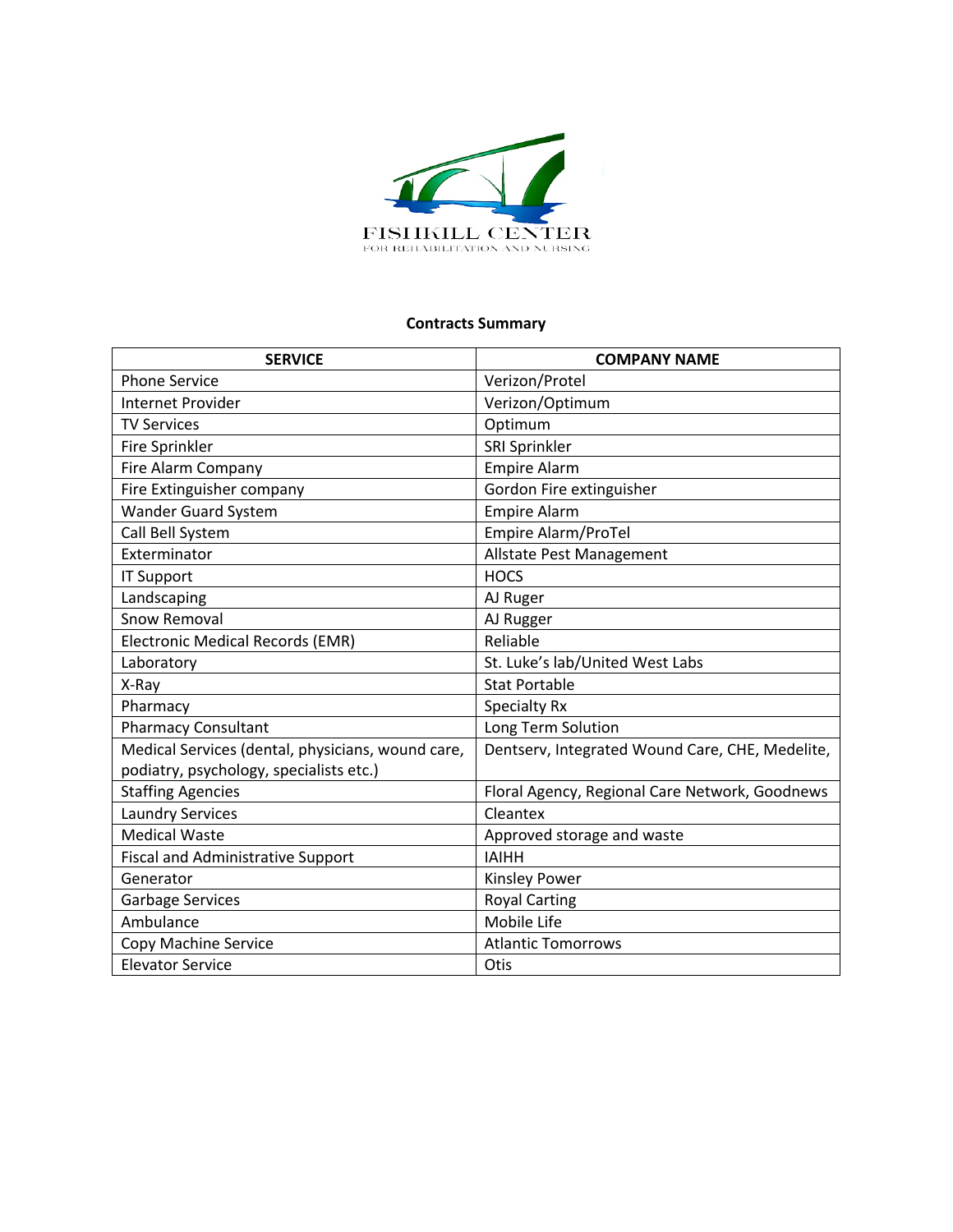

#### 22 Robert R Kasin Way

Beacon, NY 12508

# Landlord Of The Facility Premises

Name:

22 Robert R Kasin Way Real Estate LLC

Location:

6085 Strickland Ave

Brooklyn, NY 11234